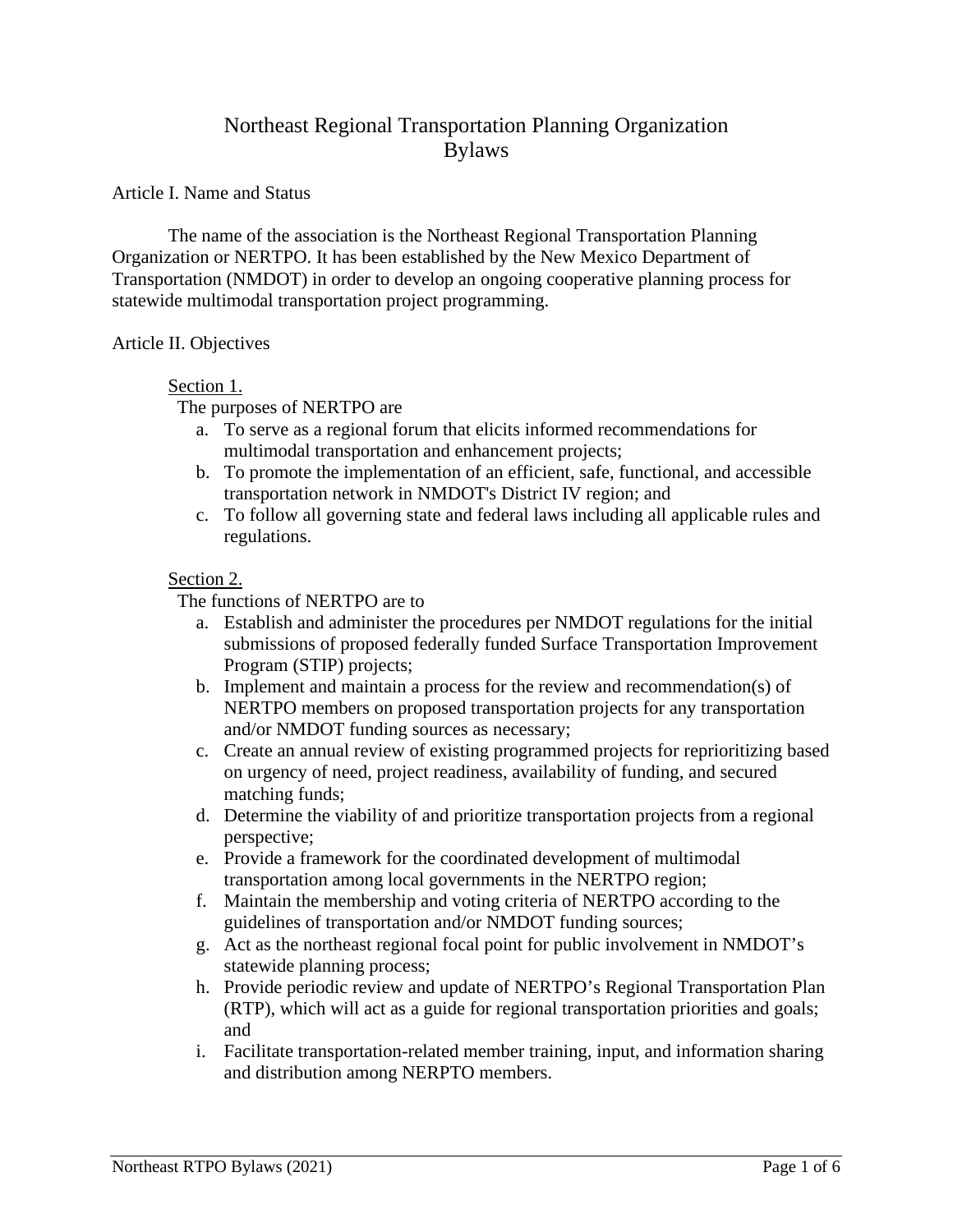### Article III. Membership

### Section I.

 The boundaries of NERTPO are restricted to the counties of Colfax, Guadalupe, Harding, Mora, Quay, San Miguel, and Union. Membership may only be from those incorporated municipalities, counties, and recognized land grants within the state boundaries of NERTPO. The respective local government of each entity within NERTPO's boundaries shall appoint or elect a person from their community to serve on NERTPO's Joint Technical/ Policy Committee as a voting member and another as an alternative should the voting member be unable to act as a voting member.

- a. The name and address of each voting and alternate member must be submitted each year in writing to the entity's respective NERTPO Transportation Planner.
- b. Only a voting member or alternate of the NERTPO's Joint Technical/ Policy Committee may cast a vote.
- c. There is only one vote per entity. Should an alternate and a voting member of the same entity be present, the voting member's vote shall be counted and the alternate's vote will be void.
- d. Should the voting member be absent, the alternative is to vote and act in their stead.

### Section 2.

 Voting members and alternatives shall serve at the discretion of their respective local governing body and thereby are limited to an undefined term limit. Terms will only be terminated by the voting or alternative members' respective local governing body, upon willful resignation, or if physical/ mental state has rendered the member unable to continue serving as a NERTPO member.

### Article VI. Officers

### Section 1.

 The officers of the Joint Technical/ Policy Committee shall include the Chairperson and Vice-Chairperson. The term of an officer is defined as one year from September  $1<sup>st</sup>$  to August  $31<sup>st</sup>$ .

- a. The officers shall be elected by the members of NERTPO Joint Technical/ Policy Committee.
- b. Elections shall take place in the meeting prior to the start of the new term year.
- c. Officers may serve an undefined amount of consecutive terms.
- d. An officer's term may be terminated by vote of NERTPO's Joint Technical/ Policy Committee or by criteria stated in Section 2 of Article III.

### Section 2.

 If the position of Chairperson becomes vacant before the term of the current Chairperson is complete, the Vice-Chairperson may become Chairperson. If the Vice-Chairperson chooses to not become Chairperson, members of the Joint Technical/ Policy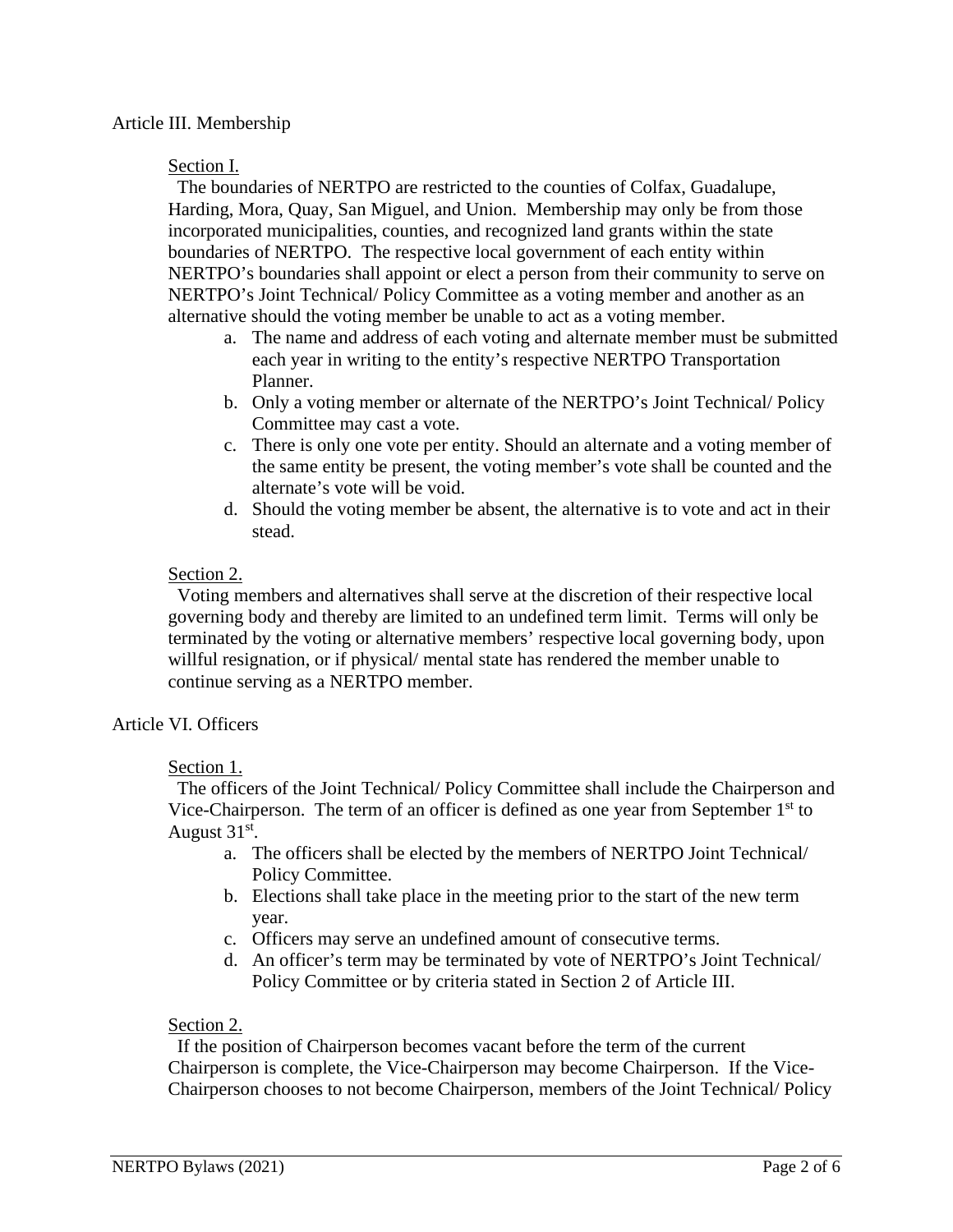Committee shall elect a new Chairperson. A new Vice-Chairperson must be elected following announcement of vacancy should position of Vice-Chairperson become vacant.

Article V. Officer Duties

Section 1.

 The Chairperson shall preside at all committee meetings. The Chairperson's duties include

- a. Convening, adjourning, directing, and establishing standing and ad hoc subcommittees to focus upon specific areas of concern;
- b. Acting as an ex-officio member of all standing subcommittees;
- c. Submitting a written or oral summary of subcommittee reports, should any subcommittee be formed, to the NERTPO Joint Technical/ Policy Committee at an appropriate regular meeting; and
- d. Approving all final NERTPO meeting agendas.

### Section 2.

 The Vice-Chairperson shall preside at all meetings at which the Chairperson is absent. The Vice-Chairperson will act and perform all duties of Chairperson until such time the Chairperson is present.

a. If the Chairperson and Vice-Chairperson are not present at a meeting, an appropriate member of an entity present at the meeting shall be selected by the members to act as a temporary designee Chairperson.

### Article VI. Standing Committee Duties

### Section 1.

 The standing committees include but are not limited to the Joint Technical/ Policy Committee.

- a. The Committee shall receive all initial transportation project applications as required by NMDOT for review, rating, and ranking for the Regional Transportation Improvement Program Recommendation (RTIPR) and give recommendations on all funding programs as required by NMDOT for all appropriate funding programs.
- b. The Committee shall review, make recommendations, and take action on the Regional Work Plans (RWPs) compiled by NMDOT, NCNMEDD, and EPCOG that will be presented by the NERTPO Transportation Planners.

### Article VII. Staff

### Section 1.

 Under documented and official agreements between NMDOT and NCNMEDD/ EPCOG, Transportation Planners have been hired by NCNMEDD and EPCOG to work jointly for administrative and technical assistance for their respective NERTPO entities.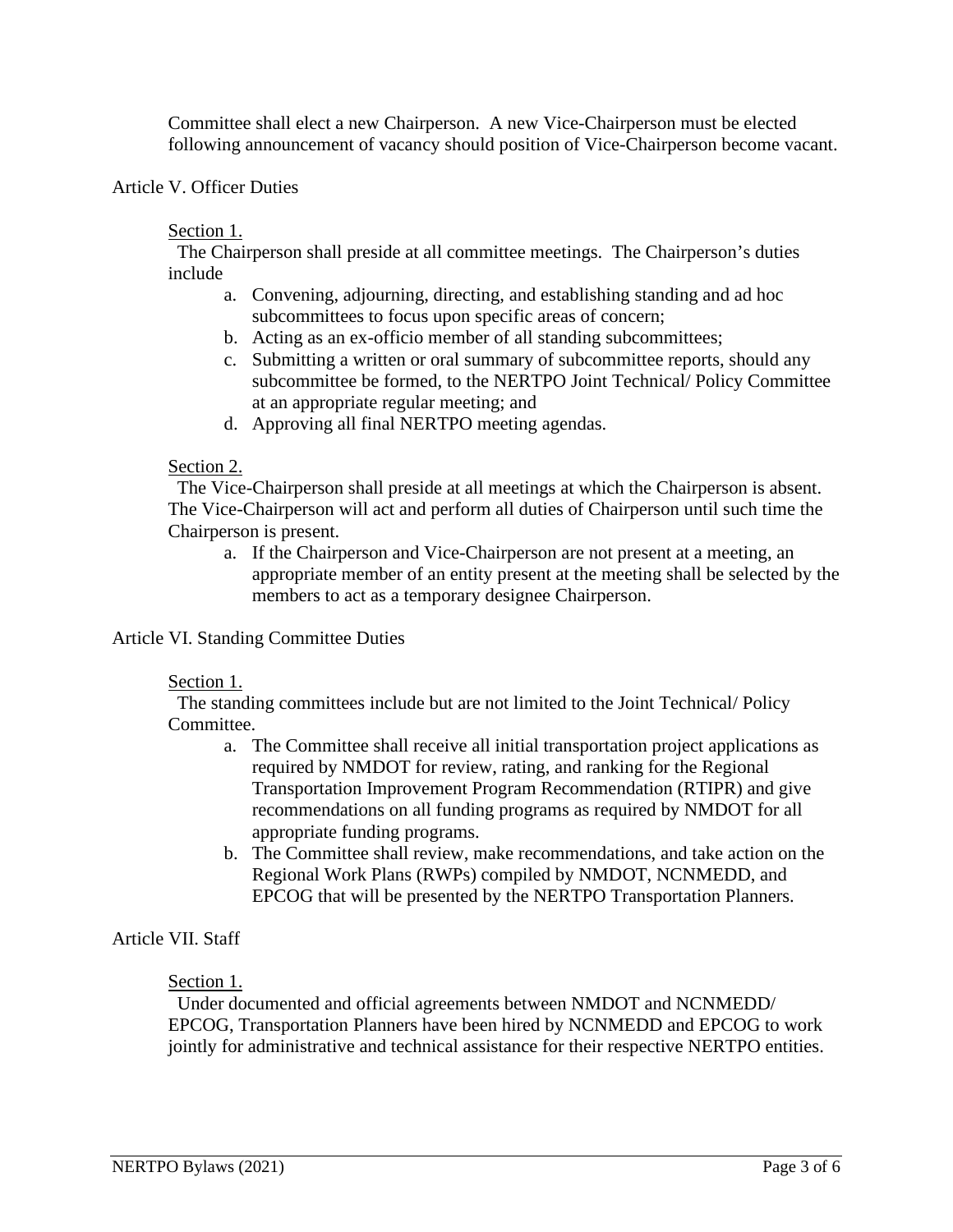- a. NERTPO Transportation Planners shall facilitate and assist with the RTIPR process that includes Project Feasibility Forms (PFFs), Project Prospectus Forms (PPFs), and other applicable application processes as needed.
- b. The implementation of the RTIPR via NMDOT and NERTPO shall be assisted by the NERTPO Transportation Planners as necessary.
- c. NERTPO Transportation Planners shall assist with meeting preparation that include meeting arrangements, agenda, public notices, relevant meeting materials, meeting minutes, informing members of meetings, and including those interested parties of NERTPO as well as the public and transportation related stakeholders to attend NERTPO's meetings.
- d. Meeting agenda with information will be provided by the NERTPO Transportation Planners to NERTPO members, the NMDOT District Engineer, and the Government to Government Unit of NMDOT no later than seven (7) days in advance of NERTPO's regular meetings.
- e. Outreach shall be made by the NERTPO Transportation Planners to inform local governments and the public of the Regional Transportation Planning Organization (RTPO) process, functions, and any other transportation related information as needed. Recruitment of new members shall be executed as necessary.

### Article VIII. Meetings

### Section 1.

 All Joint Technical/ Policy Committee meetings shall be conducted according to the *Open Meetings Act (NMSA 1978, Sections 10-15-1 to 10-15-4)* and according to all current State and Federal laws and regulations where applicable. A resolution addressing the *Open Meetings Act* shall be adopted by the Joint Technical/ Policy Committee annually.

## Section 2.

 Regular meetings shall be held every fourth Wednesday of the month to conduct business. It will be the decision of the Joint Technical/ Policy Committee to change prescheduled meetings as deemed necessary in order maintain continuity of meetings.

### Section 3.

There will be no lobbying or sales pitches during a NERTPO meeting.

### Section 4.

 A quorum for a NERTPO meeting of any kind shall be twenty percent (20%) of the total entity membership. Should the amount not be a whole number, the number shall be rounded to the next whole number, and the number will serve as the quorum amount.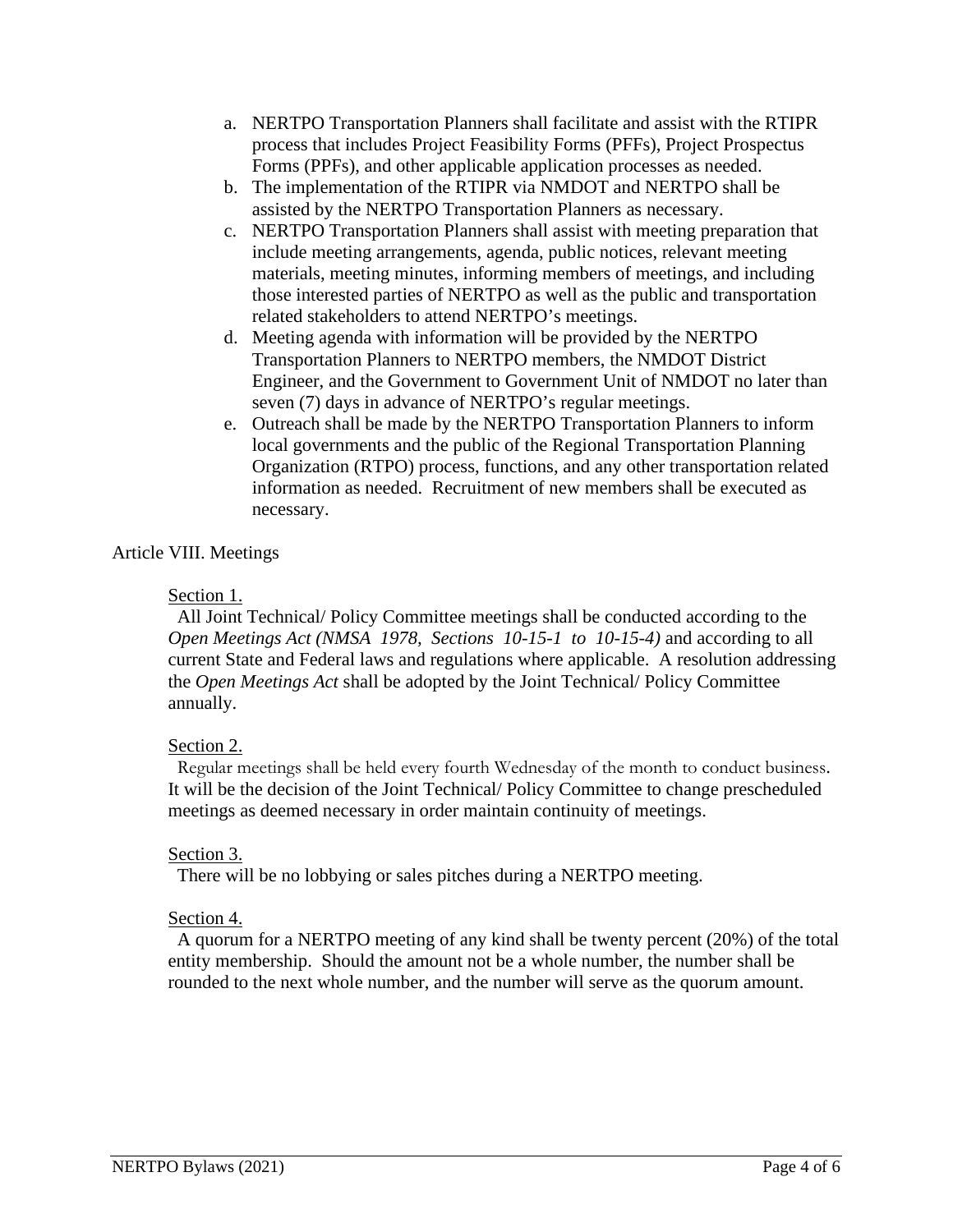### Section 5.

 Should a voting member and alternate of the same entity be present, only the voting member will be counted towards a quorum amount so each entity will have one count and one vote.

### Section 6.

 If an entity wishes to apply for funding through NMDOT, they must complete all forms and procedures as required by NMDOT. Applications shall go to the entity's respective NERTPO Transportation Planner prior to final submittals as either necessary by MDOT, laws, regulations and/or strategic planning.

### Section 7.

 Local government entities shall post the appropriate upcoming NERTPO meeting agendas within their respective government office(s) and other areas or means as deemed appropriate by the entity to encourage public outreach.

### Section 8.

 In the event of a public emergency that would affect the in-person meetings of NERTPO, the organization should utilize teleconferencing technology or an analogous form thereof to continue the goals and priorities of the organization. How NERTPO operates its meetings, whereby the physical presence of members and the public cannot be present, will follow the appropriate state and federal Sunshine Laws.

### Article IX. Records

### Section 1.

 All official records of NERTPO shall be maintained by the NERTPO Transportation Planners. Any records of NERTPO and its subcommittees are joint property of NMDOT, NCNMEDD, and EPCOG.

### Section 2.

 Should a voting member be terminated, records accumulated during their tenure shall be passed on to their respective voting member replacement as deemed necessary.

### Article X. Bylaw Amendments

### Section 1.

 Bylaws may be amended by a majority vote of the NERTPO Joint Technical/ Policy Committee voting members present in the meeting concerning the RTPO bylaw review.

### Section 2.

Any voting member may propose amendments to the bylaws as they deem necessary.

a. Amendments submitted by a voting member must be in writing and submitted to the Chairperson of the joint Technical/Policy Committee and NERTPO